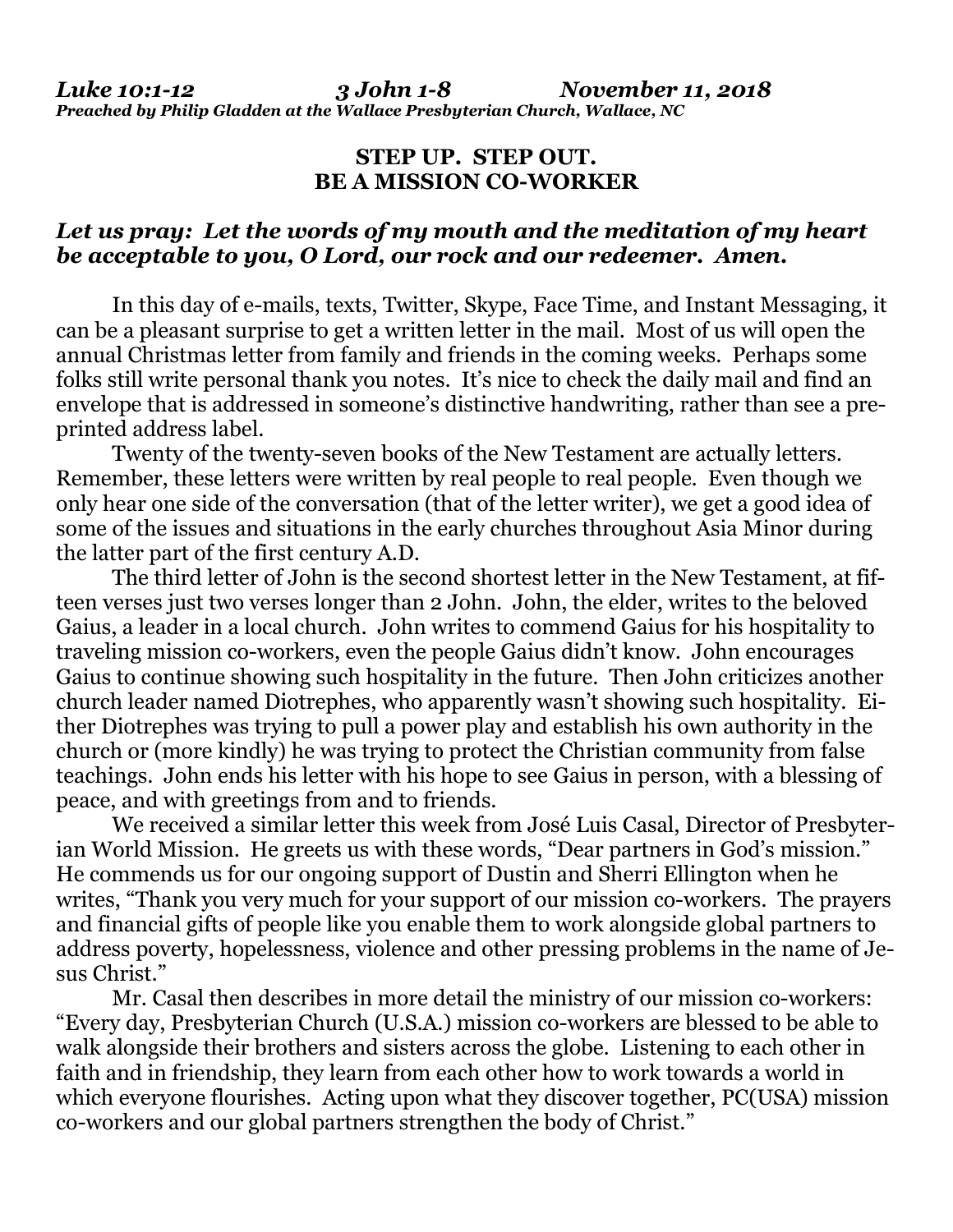Echoing John the Elder's encouragement to Gaius, "Therefore we ought to support such people, so that we may become co-workers with the truth," Mr. Casal writes, "The majority of our mission co-workers' funding comes from the special gifts of individuals and congregations like yours, for God's mission is a responsibility of the whole church, not a particular area of the church. In faith, our mission co-workers accept a call to mission service. In faith, World Mission, representing the whole church and you, sends them to work with our global partners. In faith, will you also commit to support this work with your prayers and financial gifts?"

He ends his letter with these words, "At God's service and at your service!"

In both John's and José's letters, they address particular situations in their churches, but they share a common principle — partnership with mission co-workers. We don't know exactly what Gaius' hospitality to the brothers entailed — maybe a place to sleep and food to eat, perhaps some money to send them on their way in a manner worthy of God. But the theological stewardship principle underlying that specific, concrete request and action is working together — even with people you might not know in service to God and to God's people.

The same principle of mutual and shared ministry shows up in Paul's second letter to the Christians at Corinth. One of Paul's greatest desires was to collect an offering from the churches in Asia Minor to benefit the mother church in Jerusalem. The challenge was that, for the most part, church members in Asia Minor were Gentiles, while church members in Jerusalem were Jews. Paul knew there was a specific, concrete need in Jerusalem — the saints there were suffering in some way and needed help. Paul also knew that a specific, concrete pledge and offering of money from the Gentiles for the Jews would show the unity we have in Jesus Christ.

Here's what Paul writes to the Corinthian Christians about the theological importance of their offering (and there is some practical advice mixed in, also): "I do not mean that there should be relief for others and pressure on you, but it is a question of a fair balance between your present abundance and their need, so that their abundance may be for your need, in order that there may be a fair balance . . . You will be enriched in every way for your great generosity, which will produce thanksgiving to God through us; for the rendering of this ministry not only supplies the needs of the saints but also overflows with many thanksgivings to God. Through the testing of this ministry you glorify God by your obedience to the confession of the gospel of Christ and by the generosity of your sharing with them and with all others, while they long for you and pray for you because of the surpassing grace of God that he has given you. Thanks be to God for his indescribable gift!" (2 Corinthians 8:13-15; 9:11-15)

We also received an envelope in the mail recently from the Presbytery of Coastal Carolina, with a cover letter from Dr. Bill Reinhold, our recently retired General Presbyter and Stated Clerk. This packet is the presbytery's annual "askings" letter, which is sent out to each of the 180+ congregations throughout southeastern North Carolina. Bill's letter was similar to John's letter to Gaius in tone, structure, and theology. In our church's line item budget there is an item designated "Budgeted Benevolences." This is our congregation's annual contribution to the presbytery's mission budget. As Bill re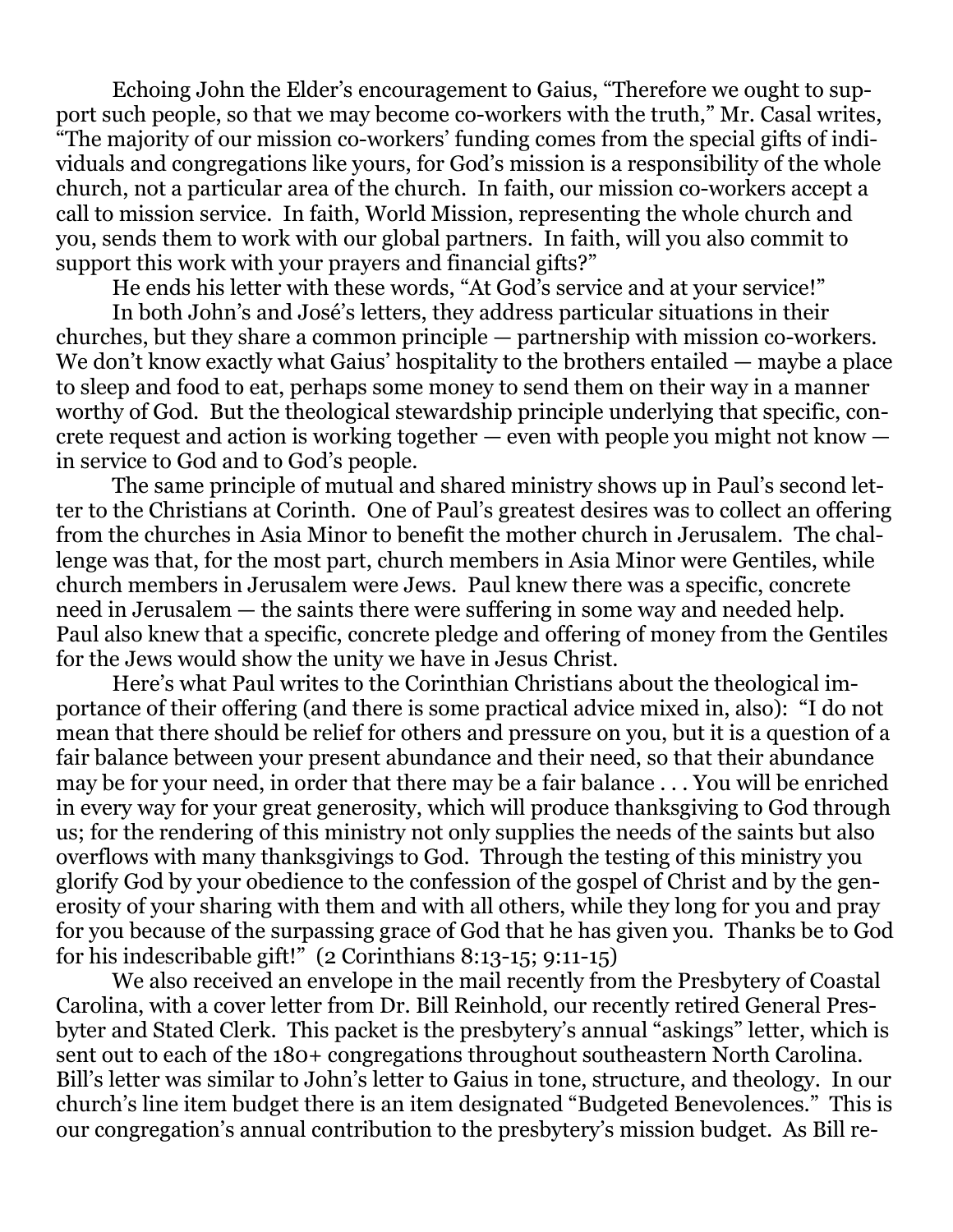minds us in his letter, "This supports the programs and ministries of the Presbytery's budget which includes mission support for the General Assembly."

How do our "Budgeted Benevolences" for the Presbytery of Coastal Carolina benefit God's people (including all of us in this church)? Youth ministries and activities, the Hunger Program which provides financial grants to food pantries, officer education for newly elected elders, Christian Education resources, help for congregations seeking pastors, the services of our Mission Coordinators such as Nancy Gladden, Laura Lupton, and Clarence Page — and the list goes on and on.

I took today's sermon title from the Presbyterian Church (U.S.A.) World Mission website. Here is a brief explanation of what it means to be a mission co-worker: "While we have traditionally called those who serve the call of God around the world for the church missionaries, we now refer to them as mission co-workers to represent that they walk with and work with our partners in the countries we serve. The task of a mission co-worker is to help support the work of the partner and listen to the partner's advice and guidance. As natives of the countries and lands we serve, our partners know well the needs and values of those they serve. We value their guidance and customs and want to become part of their work."

The website has information about opportunities with the Presbyterian Mission Agency if you think God is calling you to the mission field. You can also look at a map of everywhere the Presbyterian Mission Agency serves in the world, and read stories about our mission co-workers throughout the world.

Most of our mission co-workers give up much to serve the church and our Lord on our behalf. They travel and live lean as they work with partners in all places around the globe. They serve at the invitation of the partner churches and are dependent upon the hospitality of their partners.

In many ways, this sounds similar to the instructions Jesus gave the seventy missionaries he sent out. Jesus told them, "Carry no purse, no bag, no sandals . . . Remain in the same house, eating and drinking whatever they provide, for the laborer deserves to be paid. Whenever you enter a town and its people welcome you, eat what is set before you." (Luke 10:4, 7, 8)

I have experienced first-hand the hospitality of mission partners, whether it was in an island community in Tabasco, Mexico when the fishermen fed us their daily catch for lunch rather than sell it in the market or at a church luncheon in Lusaka, Zambia where we were served chicken AND beef in a place where many people don't often have any kind of meat to eat.

So, our mission co-workers depend on people like us to be able to do their work with God's people and our church partners. When we first began to support Dustin and Sherri Ellington in Zambia, we had a missions dinner in the Fellowship Hall. As part of the program, I mentioned that (at the time) it cost about \$75,000 annually to support a mission co-worker and that Wallace Presbyterian was going to start providing some support for the Ellingtons.

After dinner, a church member came to me and said, "Do you mean our church is going to send the Presbyterian World Mission program \$75,000 a year to support the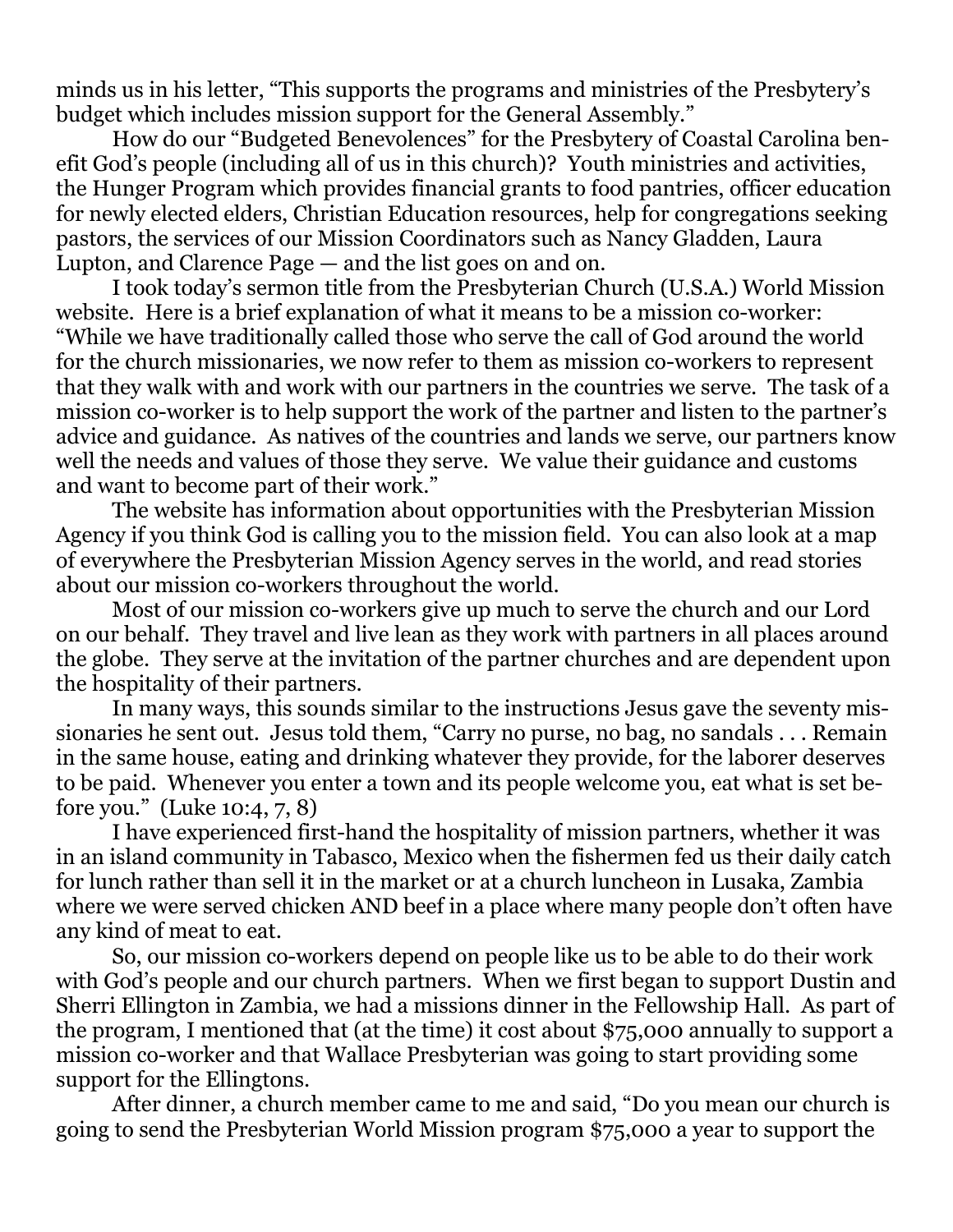Ellingtons? Where are we going to get that money?" After I explained to her that we would only be contributing part of the needed funds, I asked, "But why not? Wouldn't it be great if our church could fully support a mission co-worker?"

\$75,000 a year sounds pretty daunting, doesn't it? But that's when we look it the amount at a macro level. What if we break it down? The rule of thumb number of giving units in our church is about 110. So, that works out to \$681.81 per year per giving unit, which means \$56.82 per month or \$1.87 per day. What could you not spend \$1.87 a day on and never miss? Or \$50 a month? I don't know if we could ever pull it off, but breaking down the numbers that way ought to give us pause before we too quickly say, "Oh, we could never do that" or "We don't have enough to do something like that."

Someone told me the other day, "Every morning I read the obituaries to make sure my name isn't listed." Here's an obituary I came across the other day: "Our church was saddened to learn this week of the death of one of our most valued members, Someone Else. For many, many years as a part of our church, Someone Else did far more than a normal person's share of the work. Whenever there was a job to do, a class to teach, or a meeting to attend, everybody said, 'Let Someone Else do it.' Whenever leadership was mentioned, this wonderful person was looked to for inspiration as well as results — 'Someone Else can work with that group.'

"It was common knowledge that Someone Else was among the most generous givers. Whenever there was a financial need, everyone assumed Someone Else would make up the difference. Now Someone Else is gone! We wonder what we are going to do. Someone Else has left a wonderful example to follow, but who is going to follow it? Who is going to do the things Someone Else did? When you are asked to help this year, remember — we can't depend on Someone Else anymore."

Do you want to be a mission co-worker? Maybe you'll never leave the familiarity and comfort of your home to go to a far-away place in the mission field. But there are plenty of opportunities right here at home to be a mission co-worker and to support our mission co-workers who are abroad on our behalf.

You'll be getting a letter and packet from the Stewardship & Finance Ministry Team in the next few weeks. The packet and letter will be similar in tone, content, and theology as John's letter to Gaius, Paul's letter to the Corinthians, and Mr. Casal's and Dr. Reinhold's letters to us.

As the apostle Paul wrote, "the rendering of this ministry not only supplies the needs of the saints but also overflows with many thanksgivings to God." And, as John wrote to Gaius so many years ago, "We ought to support such people, so that we may become co-workers with the truth."

## *Let us pray: Lord our God, in Jesus Christ you have taught us that love is the fulfilling of the law. Send your Holy Spirit upon us, and pour into our hearts your most excellent gift of love. May we love you with our whole*